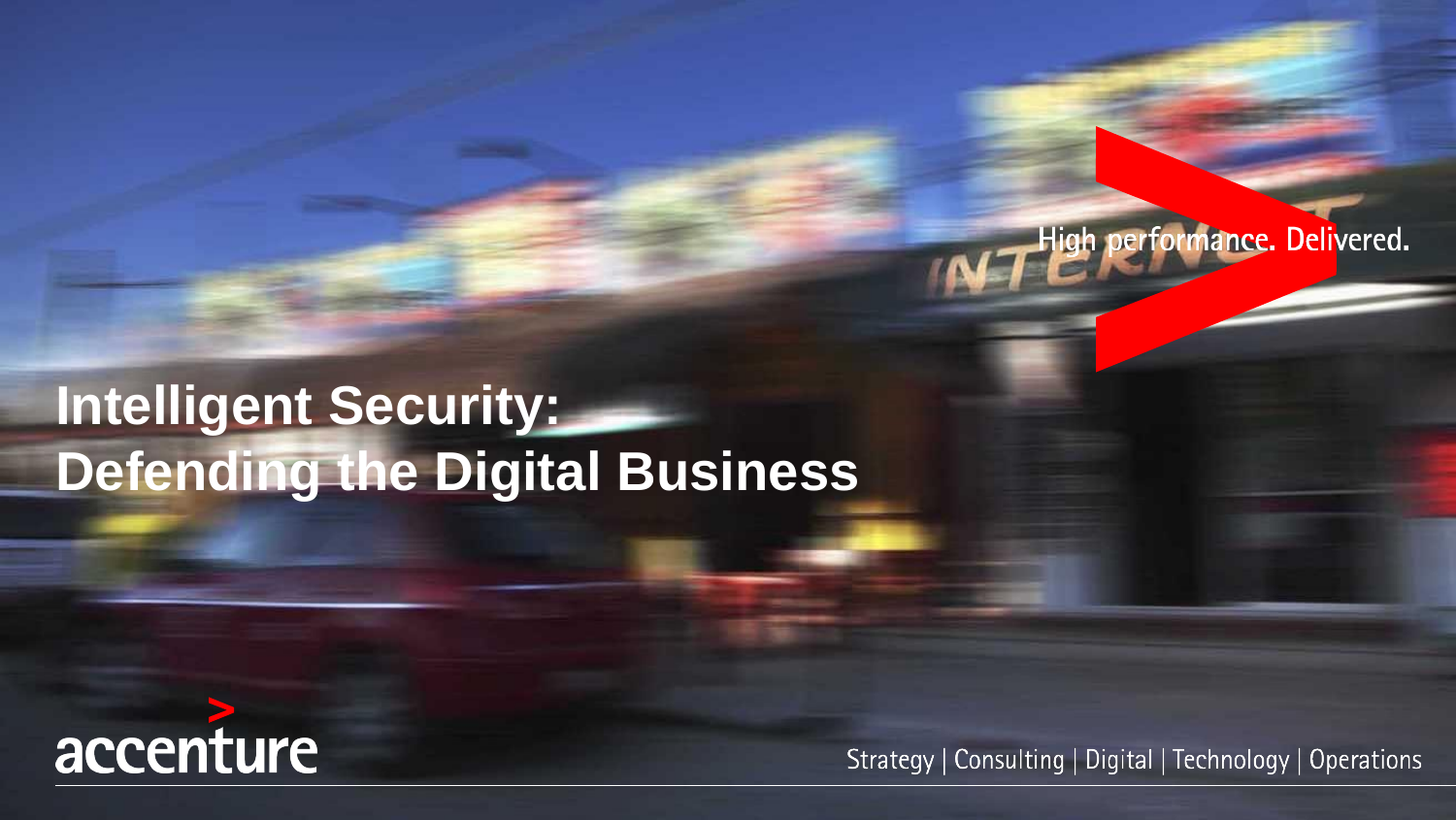## **Security in a Stress Field**

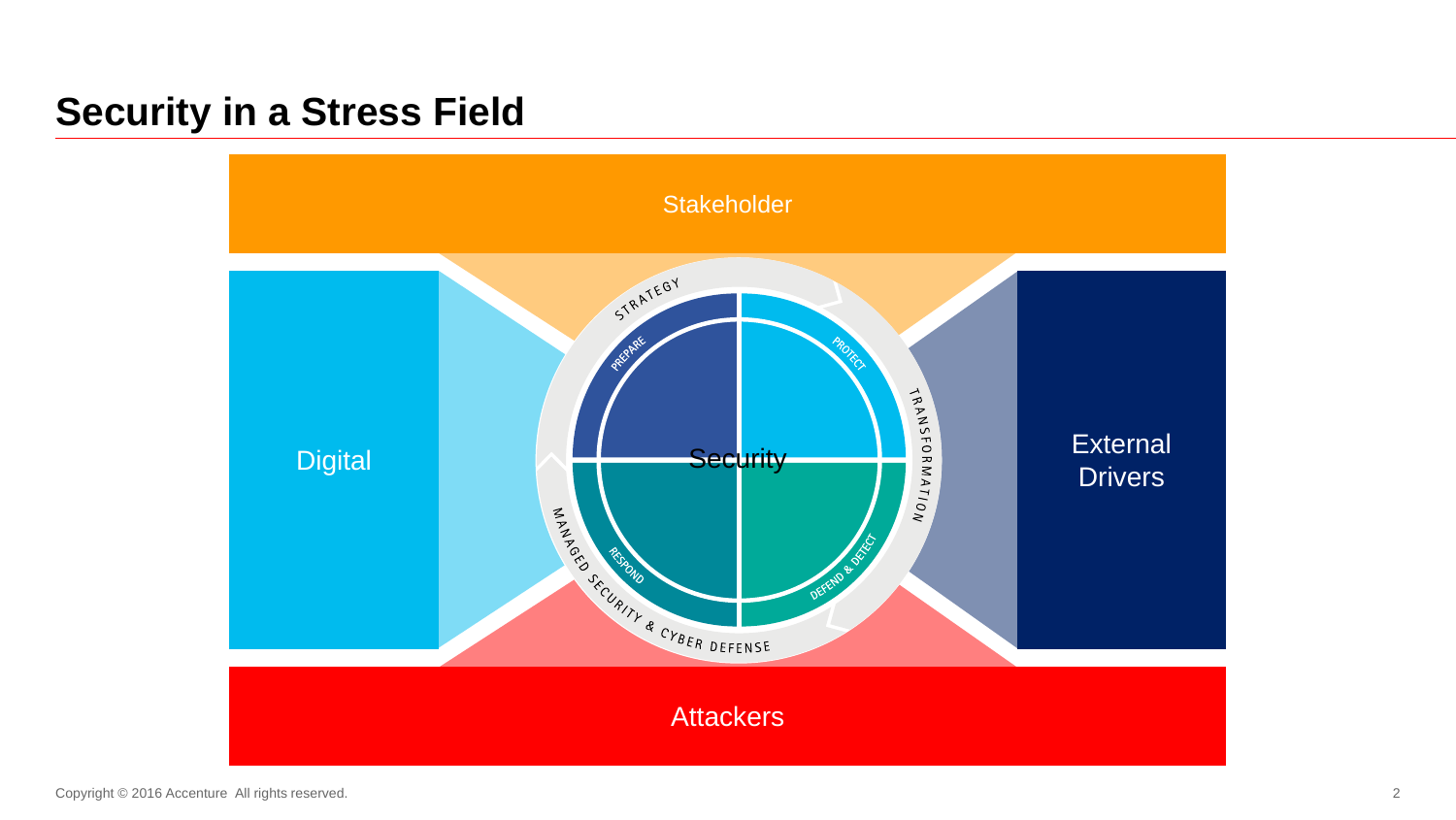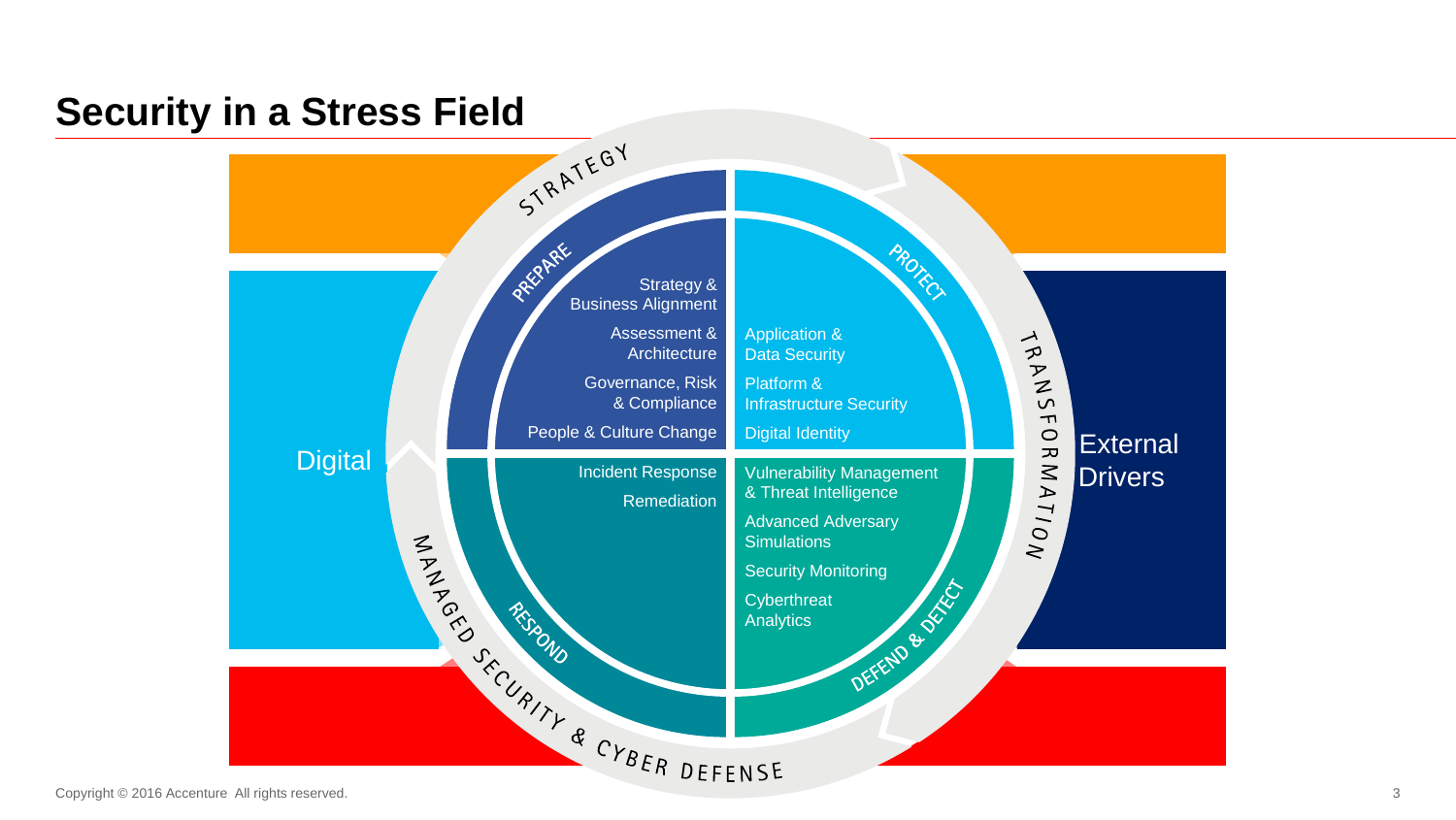# **How to Leapfrog in Security for your Digital Business**



#### **THEME 1** Innovation and strategy separate Leapfrog from Static companies



### **THEME 2** Leapfrog organizations respond to changes in the threat landscape



### **THEME 3** CISO is a strategic role



**THEME 4** Importance of controls and governance practices

**THEME 5** Security technologies that support Leapfrog companies



**THEME 6** Leapfrog companies invest in security

Source: Accenture/Ponemon Institute LLC - The Cyber Security Leap: From Laggard to Leader, 2015